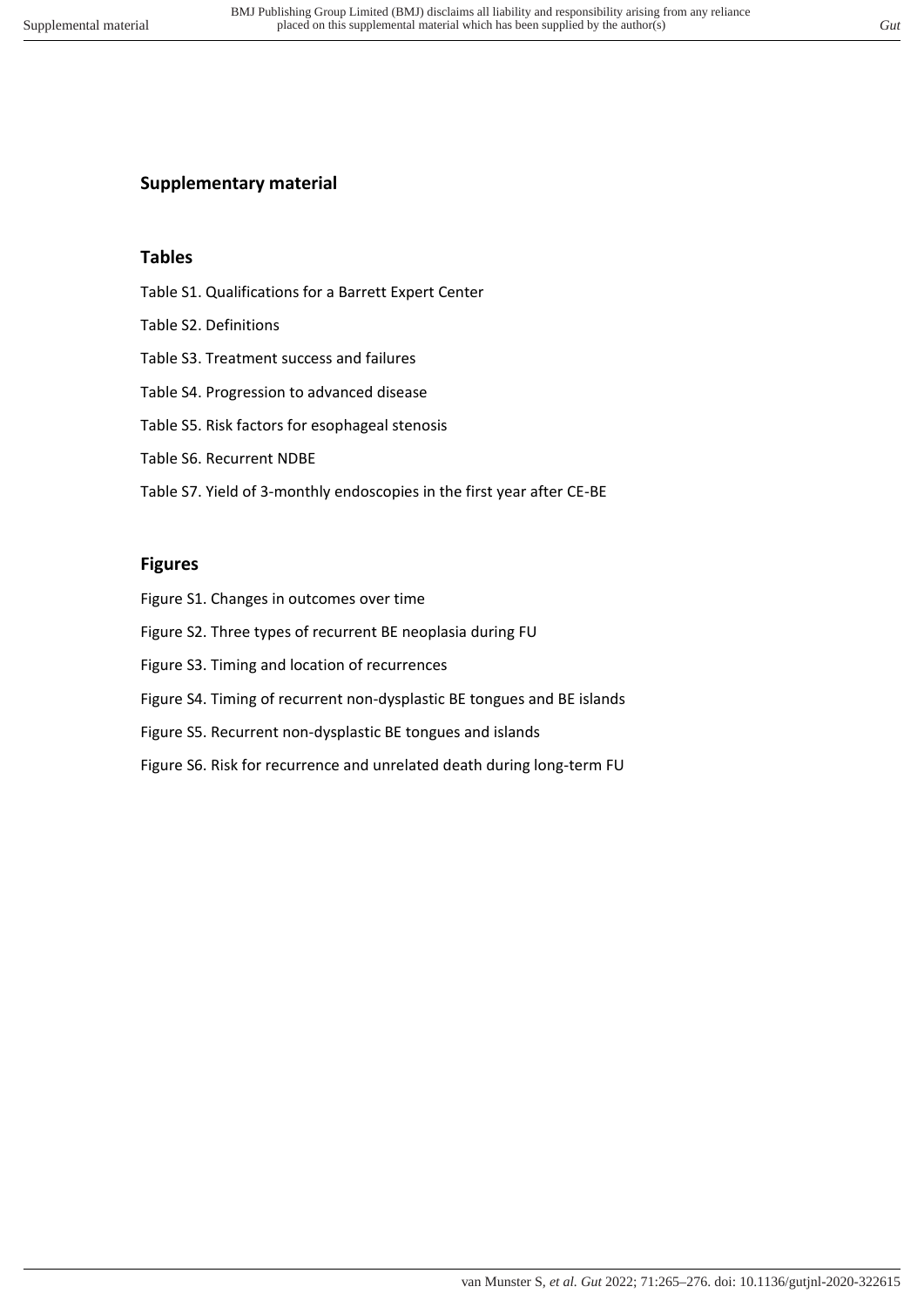## **Table S1. Qualifications for a Barrett Expert Center**

Annual case load for new BE dysplasia >10

1-2 dedicated endoscopists with joint training and demonstrable further education<sup>1</sup>

1-2 dedicated pathologists with joint training and demonstrable further education<sup>2</sup>

High-resolution endoscopic equipment

Expertise to handle complications with access to surgical expertise

Multidisciplinary consultation (surgery, oncology, pathology) for patients with BE neoplasia

Participation in quarterly meetings and case discussions

Adherence to the joint treatment/FU protocol

Prospective registration of all patients in a database

*Qualifications for a center to be a Barrett Expert Center, according to the Dutch Barrett guideline (2).* 

*1: Endoscopists all participated in quarterly meetings with discussion of difficult cases, discussion of new clinical studies and recent literature.* 

*2: All pathologists assessed a digitalized set of 60 whole endoscopy slides, followed by 80 digital cases with 2 consensus meetings; pathologists participated in bi-annual group meetings to discuss difficult cases and recent literature.*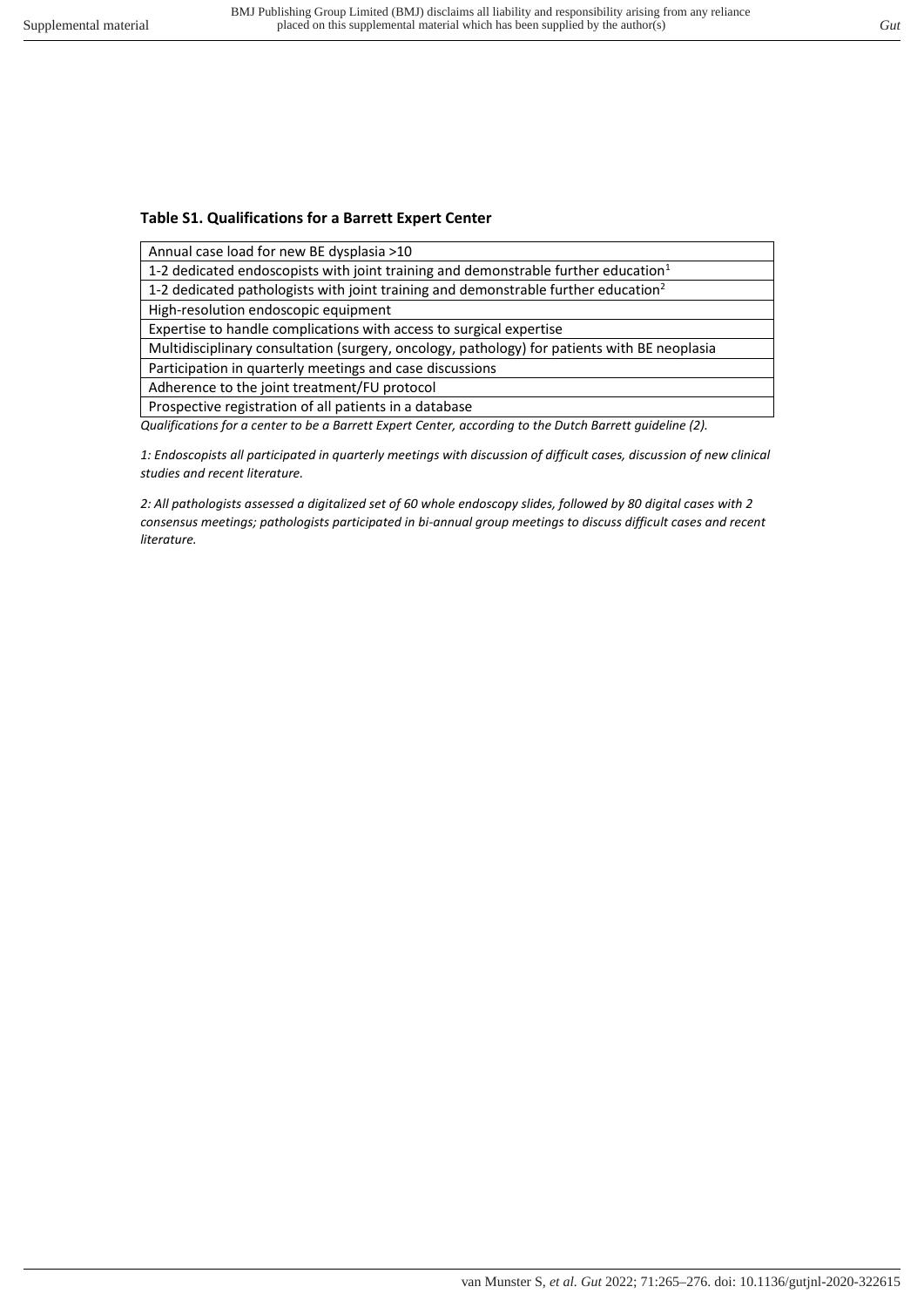## **Table S2. Definitions**

| Term                           | <b>Definition</b>                                                                       |
|--------------------------------|-----------------------------------------------------------------------------------------|
| Advanced EAC exceeding the     | BE neoplasia exceeding the boundaries for curative endoscopic treatment, due to         |
| boundaries for curative        | high-risk EAC (≥sm2-EAC, poor differentiation, lymphovascular invasion, or irradical    |
| endoscopic treatment           | vertical resection margin) or neoplasia that based on its endoscopic appearance as a    |
|                                | visible lesion would require an endoscopic resection yet which could technically not    |
|                                | be performed based on extent or local scarring.                                         |
| BE related dysplasia and early | BE containing LGD, HGD, or low-risk EAC (defined as ≤sm1-EAC with good-moderate         |
| cancer (treatment indication)  | differentiation, no lymphovascular invasion, and radical vertical resection margin)     |
|                                |                                                                                         |
|                                |                                                                                         |
| Bleeding                       | Bleedings (signs of hematemesis, melena, or drop in hemoglobin level) that occurred     |
|                                | after the endoscopy and for which a hospital admission or a medical intervention was    |
|                                | required.                                                                               |
| Complete endoscopic            | Complete eradication of all visible Barrett mucosa and all dysplasia. Patients with     |
| eradication of BE (CE-BE)      | complete endoscopic eradication of all visible BE, yet persisting IM in the random      |
|                                | cardia biopsies, were considered CE-BE.                                                 |
| Complication, fatal            | Death attributable to procedure <30 days or longer with continuous hospitalization      |
| Complication, mild             | Unplanned hospital admission, hospitalization < 3 days, haemoglobin drop <3 g, no       |
|                                | transfusion                                                                             |
| Complication, moderate         | 4-10 days hospitalisation, <4 units blood transfusion, repeat endoscopic intervention,  |
|                                | radiological intervention                                                               |
| Complication, severe           | hospitalisation >10 days, intensive care unit (ICU) admission, need for surgery, >4     |
|                                | units blood transfusion, in the case of stenosis: >5 dilatations, stent placement or    |
|                                | incision therapy                                                                        |
| Failure, real                  | Failure for CE-BE with >20% of the initial BE remaining and/or persisting neoplasia     |
|                                |                                                                                         |
| Failure, elective decision     | Failure for CE-BE with <20% of the initial BE remaining and no neoplasia, in whom an    |
|                                | elective decision was made to withhold further treatment due to expected minimal        |
|                                | benefits from further therapy                                                           |
| Perforation                    | Transmural defect of esophageal wall during or immediately following the endoscopy,     |
|                                | and/or free air or leakage on radiologic examination                                    |
|                                |                                                                                         |
| Per-protocol population        | All patients in the RFA treatment cohort, who completed the treatment protocol.         |
|                                | Patients were excluded for this analysis, if A) unrelated death occurred during         |
|                                | treatment, or B) a significant change in comorbidity occurred during treatment and      |
|                                | continued RFA was considered medically unjustified.                                     |
| Poor healing                   | Visible ulcerations ≥3 months after RFA treatment                                       |
| Poor squamous regeneration     | <50% squamous regression after RFA treatment                                            |
| Recurrent non-dysplastic BE    | Recurrent endoscopically visible BE in the tubular esophagus, with random biopsies      |
|                                | showing IM without dysplasia                                                            |
| Severe reflux esophagitis      | Los Angeles Classification Grade C/D reflux esophagitis                                 |
| Stenosis                       | (a)Symptomatic esophageal narrowing requiring an intervention (e.g. endoscopic          |
|                                | dilatation, incision therapy, or stent placement).                                      |
| Sustained eradication of       | Complete and sustained eradication of LGD, HGD, or EAC during long-term                 |
| dysplasia                      | endoscopic follow-up. A patient was considered a failure for this endpoint if recurrent |
|                                | LGD, HGD, or EAC was detected in the tubular esophagus or cardia, or if lymph node      |
|                                | or distant metastasis from EAC were found during follow-up.                             |
| Sustained eradication of       | Complete and sustained eradication of HGD, or EAC during long-term endoscopic           |
| HGD/EAC                        | follow-up. A patient was considered a failure for this endpoint if recurrent HGD, or    |
|                                | EAC was detected in any of the biopsies or ER specimen from the tubular esophagus       |
|                                | or cardia, or if lymph node or distant metastasis from EAC were found during follow-    |
|                                | up.                                                                                     |
| Touch-up treatment             | Any residual BE persisting after RFA sessions could be treated with a single ER session |
|                                | (for areas >5 mm) or with a maximum of two argon plasma coagulation (APC) sessions      |
|                                | in case of areas <5 mm.                                                                 |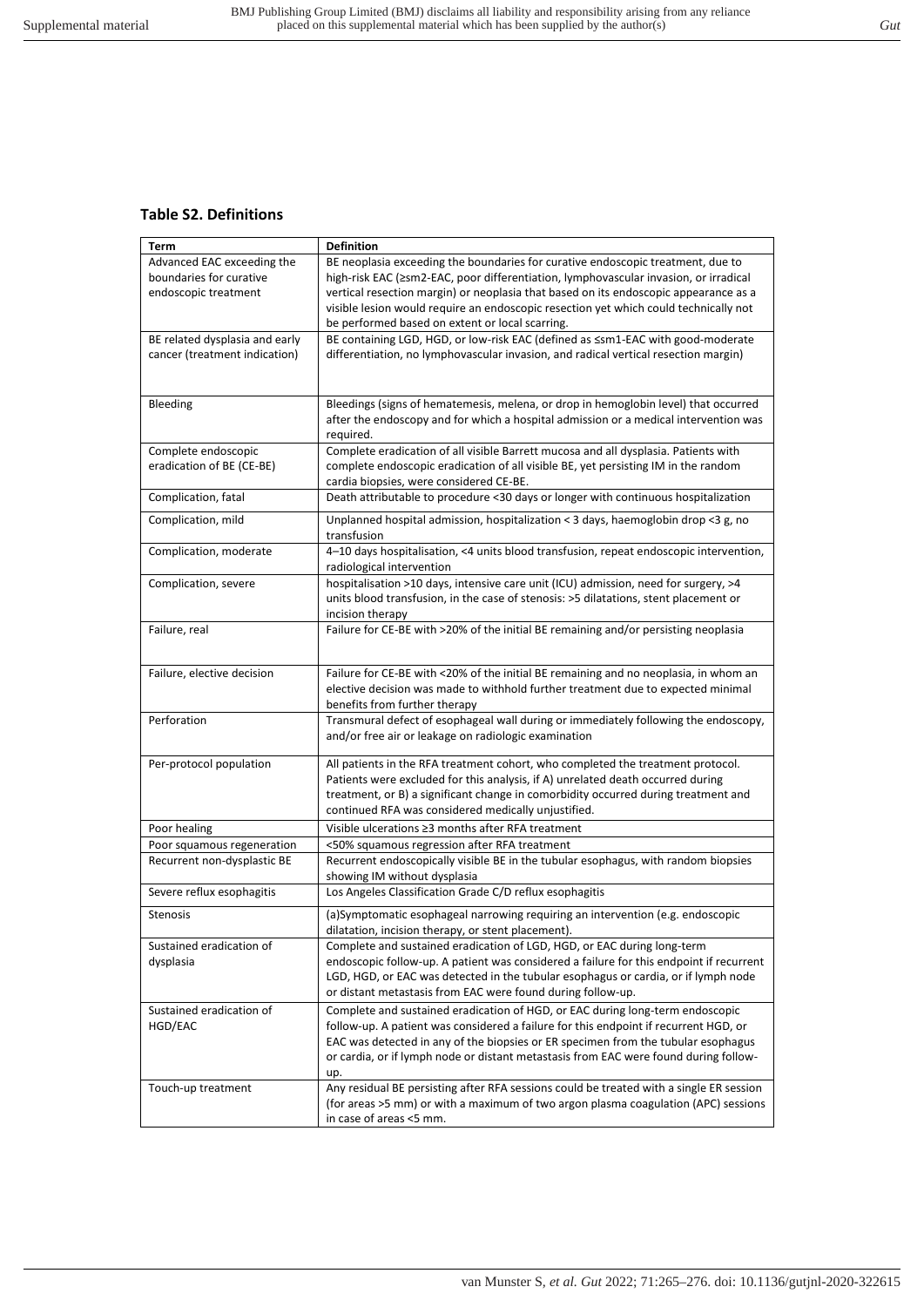| <b>Treatment failure</b> | Patients were considered a failure for CE-BE if residual visible BE persisted after<br>completing the treatment protocol, including -when necessary- a single ER or a<br>maximum of two touch-up APC treatments, and/or if residual dysplasia persisted in<br>biopsies from the cardia. |
|--------------------------|-----------------------------------------------------------------------------------------------------------------------------------------------------------------------------------------------------------------------------------------------------------------------------------------|
| Visible lesion           | Any mucosal irregularity or discoloration within the BE                                                                                                                                                                                                                                 |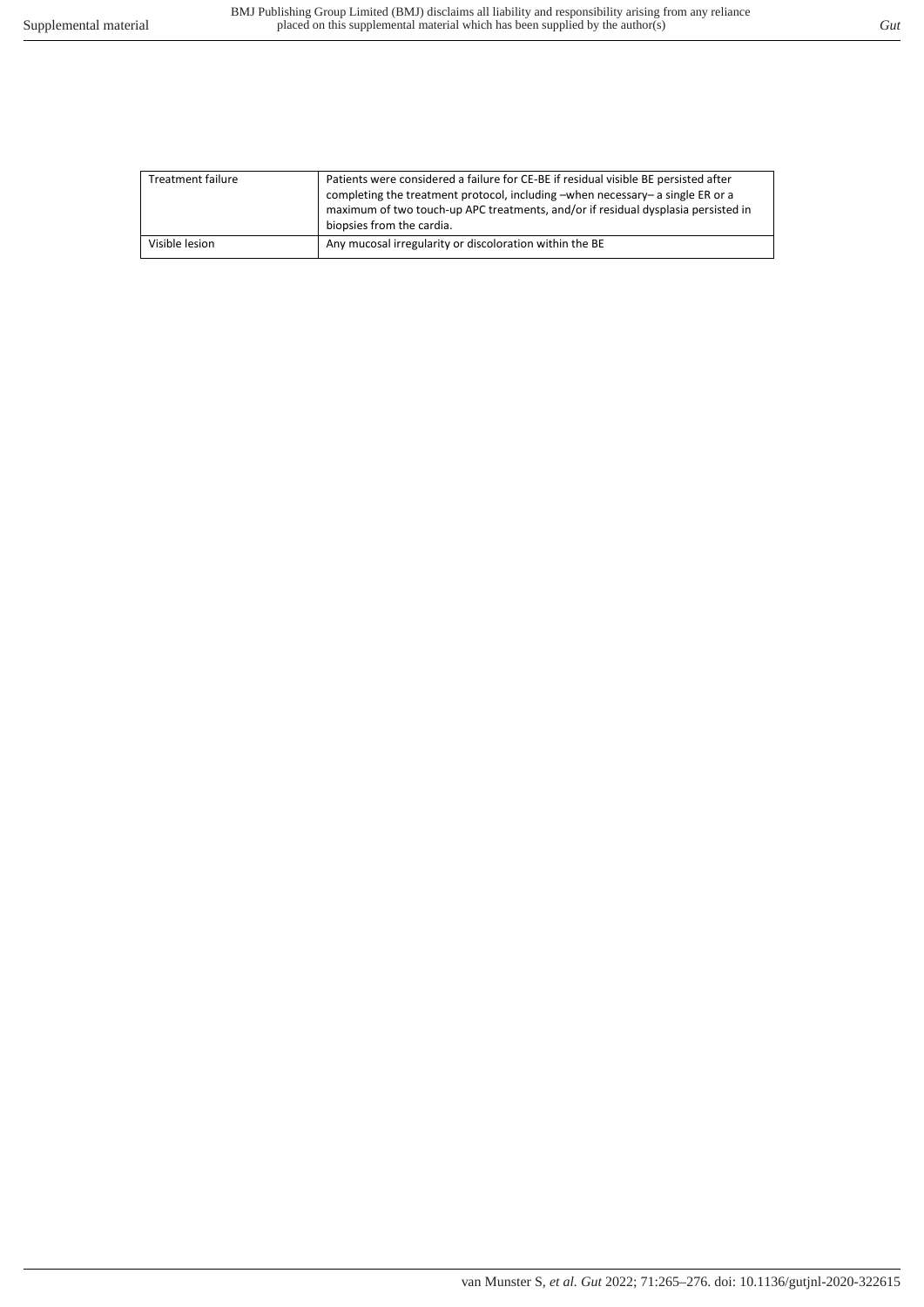## **Table S3. Treatment success and failures**

|                                        | <b>Succes</b>   |                   | <b>Treatment failures</b> |                     |
|----------------------------------------|-----------------|-------------------|---------------------------|---------------------|
|                                        | CE-BE           | All               | Elective                  | Real treatment      |
|                                        |                 |                   | treatment stop            | failures            |
|                                        | $N = 1270$      | $N = 78$          | $N = 34$                  | $N = 44$            |
| Age, years, mean (±sd)                 | 64(9)           | 68(9)             | 70 (10)                   | 66(8)               |
| Male gender, n (%)                     | 1039 (82)       | 55 (70)           | 23 (68)                   | 32 (72)             |
| Initial BE length, cm, median (IQR)    | C2M4 (0-5; 3-7) | C8M9 (4-10; 6-12) | C4M6 (3-8; 4-9)           | C10M11 (6-12; 7-13) |
| Initial histology, n (%)               |                 |                   |                           |                     |
| LGD                                    | 350 (28)        | 16(21)            | 7(21)                     | 9(21)               |
| <b>HGD</b>                             | 391 (31)        | 17 (22)           | 7(21)                     | 10(23)              |
| EAC                                    | 529 (42)        | 45 (58)           | 20(59)                    | 25(57)              |
| ER, n (%)                              | 781 (62)        | 56 (72)           | 24 (73)                   | 32 (73)             |
| C-RFA, N, median (IQR)                 | $1(0-1)$        | $1(1-1)$          | $1(0-1)$                  | $1(1-2)$            |
| F-RFA, N, median (IQR)                 | $2(1-2)$        | $1(0-2)$          | $1(1-2)$                  | $0(0-1)$            |
| Duration of treatment (months, IQR)    | $10(5-13)$      | $10(5-22)$        | 14 (7-29)                 | $8(3-15)$           |
| Persisting IM in normal appearing GEJ, | 85(7)           |                   |                           |                     |
| n (%)                                  |                 |                   |                           |                     |
| Extent of residual BE, cm, median      |                 | C1M4 (0-6; 2-8)   | COM2 (0-1; 1-2)           | C5M7 (2-7; 5-11)    |
| (IQR)                                  |                 |                   |                           |                     |
| Reason to stop, n (%)                  |                 |                   |                           |                     |
| High-risk EAC                          |                 | 7(9)              |                           | 7(16)               |
| <b>Multifocal lesions</b>              |                 | 10(13)            |                           | 10(23)              |
| Poor squamous regeneration             |                 | 38 (49)           | 11 (32)                   | 27(61)              |
| Esophageal stenosis                    |                 | 14 (18)           | 14 (41)                   |                     |
| All BE and HGD/EAC eradicated**        |                 | 9(12)             | 9(26)                     |                     |
| Residual PA, n (%)                     |                 |                   |                           |                     |
| NDBE/LGD                               |                 | 58 (74)           | 34 (100)                  | 24 (55)             |
| HGD/EAC                                |                 | 20(26)            |                           | 20(45)              |
| Final outcome, n (%)                   |                 |                   |                           |                     |
| Progression*                           |                 | 17(22)            |                           | 17 (39)             |
| CE-BE after extensive ER               |                 | 5(6)              | 2(6)                      | 3(7)                |
| Endoscopic surveillance                | $1,154***$      | 52 (67)           | 29 (85)                   | 23(53)              |
| No further surveillance                |                 | 4(5)              | 3(9)                      | 1(2)                |
| Endoscopic surveillance                |                 |                   |                           |                     |
| Duration, mo, mean (±sd)               | 39 (29)         | 47 (31)           | 49 (22)                   | 45 (39)             |
| Endoscopies, n, mean (±sd)             | 3(2)            | 4(3)              | 4(3)                      | 5(4)                |
| HGD/EAC, n(%)                          | 24(2)           | 13 (25)           | 6(18)                     | 7(30)               |

*Abbreviations: BE – Barrett's esophagus; C-RFA – circumferential RFA; CE-BE – complete endoscopic eradication of Barrett's esophagus; EAC – esophageal adenocarcinoma; ER – endoscopic resection; F-RFA – focal RFA; GEJ – gastroesophageal junction; HGD – high-grade dysplasia; IQR – interquartile range; LGD – low-grade dysplasia; mo – months; NDBE – non-dysplastic BE; SD – standard deviation* 

*\*Disease progression to ta stage that exceeded boundaries for curative endoscopic treatment \*\*Only persisting LGD in the cardia* 

*\*\*\* 1,154 patients with CE-BE and endoscopic surveillance afterwards*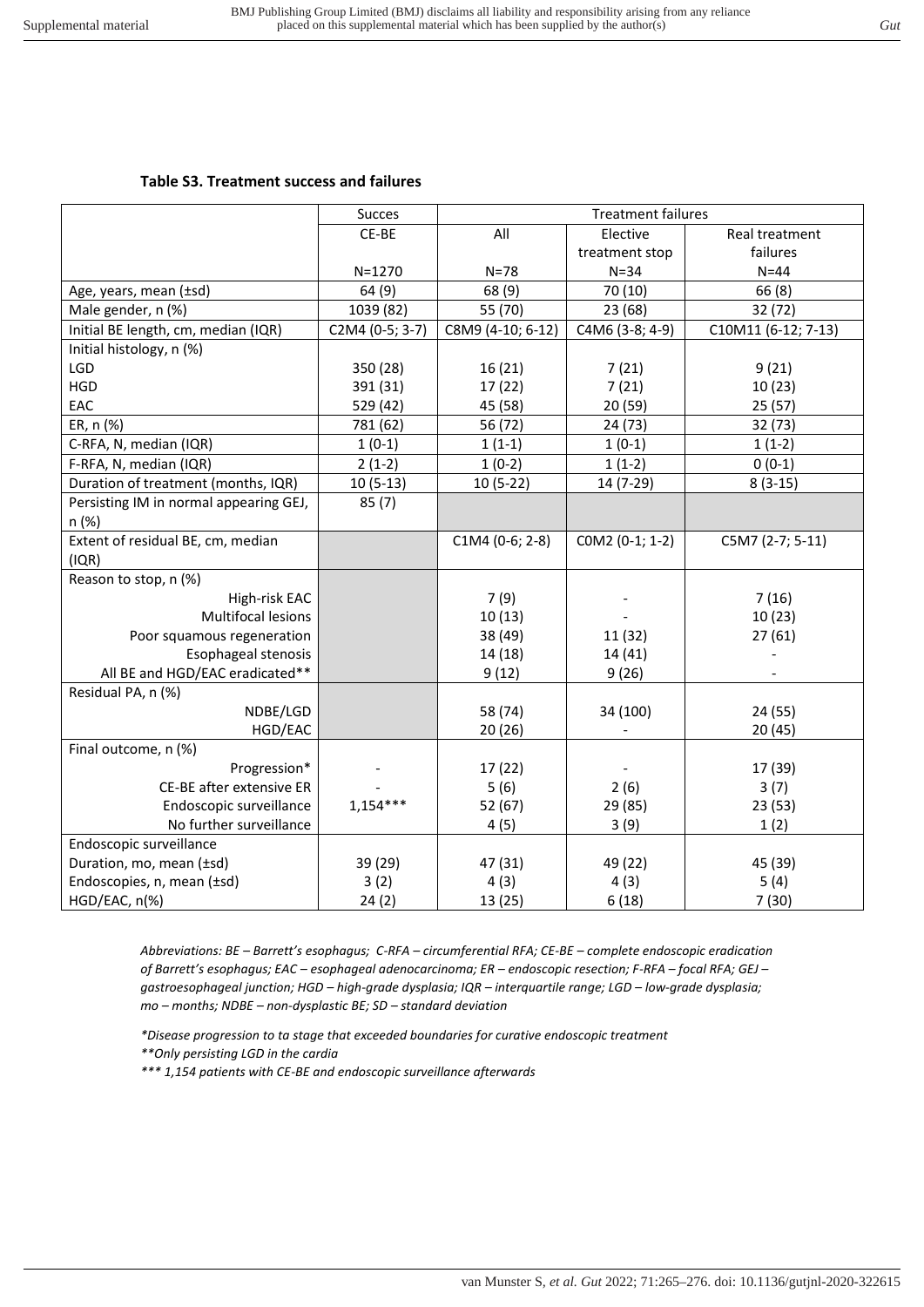#### **Table S4. Progression to advanced neoplasia**

|                |        |                               |           |                |                             |           |            |           | S5A. Progression during treatment phase                                       |                |                                                                                                 |                                |                                      |
|----------------|--------|-------------------------------|-----------|----------------|-----------------------------|-----------|------------|-----------|-------------------------------------------------------------------------------|----------------|-------------------------------------------------------------------------------------------------|--------------------------------|--------------------------------------|
| Pt nr          | Treatm | Initial BE                    | Reflux -  | Lesio          | <b>Baseline</b>             | ER (n     | $RFA(n)$ , | PH,       | Incident lesion.                                                              | Time           | Indication for surgery                                                                          | Esophagectomy                  | Outcome                              |
|                | ent    | (cm)                          | itis a/o  | ns             | histology                   | pieces)   | (C/F)      | PSR       | treatment                                                                     | (mo)           |                                                                                                 |                                |                                      |
|                | year   |                               | stenosis  | (n)            |                             |           |            |           | (histology)                                                                   |                |                                                                                                 |                                |                                      |
|                |        |                               |           |                |                             |           |            |           | Progression to EAC exceeding the boundaries for curative endoscopic treatment |                |                                                                                                 |                                |                                      |
| 1              | 2011   | C15M15                        | <b>No</b> | $\mathbf{1}$   | M3-EAC                      | Yes $(4)$ | 5(3/2)     | Yes       | Yes, ER                                                                       | 32             | PSR with progression to                                                                         | Yes (T2N1M0)                   | Curative surgery, unrelated          |
|                |        |                               |           |                |                             |           |            |           | (sm, R1)                                                                      |                | high-risk EAC                                                                                   |                                | death                                |
| $\overline{2}$ | 2009   | C8M10                         | <b>No</b> | $\mathbf{1}$   | M3-EAC,<br>residual HGD     | Yes $(4)$ | 2(0/2)     | No        | Yes, ER<br>(sm, G3, R1)                                                       | 13             | Progression to high-risk EAC                                                                    | Yes (T1bN2M0)                  | Curative surgery, unrelated<br>death |
| 3              | 2017   | C1M2                          | <b>No</b> | $\mathbf{1}$   | M3-EAC                      | Yes $(2)$ | 1(0/1)     | No        | Yes, ER<br>(sm2, G3, R1)                                                      | 10             | Progression to high-risk EAC                                                                    | Yes (T2N0M0)                   | Curative surgery, alive              |
| 4              | 2011   | C5M7                          | Yes       | $\overline{2}$ | M3-EAC.<br>residual LGD     | Yes $(2)$ | 2(1/1)     | Yes       | Yes, ER<br>$(sm1, LVH+, R1)$                                                  | 10             | PSR with progression to<br>high-risk EAC                                                        | Yes (TisNOMO)                  | Curative surgery, alive              |
| 5              | 2009   | C5M8                          | <b>No</b> | $\overline{a}$ | Multifocal HGD              | No        | 3(1/2)     | <b>No</b> | Yes, ER<br>$(sm2, LVH+, R1)$                                                  | 22             | Progression to high-risk EAC                                                                    | Yes (T1bN0M0)                  | Curative surgery, alive              |
| 6              | 2012   | C11M14                        | Yes       | $\overline{2}$ | HGD, residual<br><b>HGD</b> | Yes $(4)$ | 1(1/0)     | Yes       | Yes, ER<br>(sm, R1)                                                           | 19             | PSR with progression to<br>high-risk EAC                                                        | No, patient refused<br>surgery | <b>EAC-related death</b>             |
| $\overline{7}$ | 2009   | C15M15                        | Yes       |                | Multifocal HGD              | <b>No</b> | 2(2/0)     | Yes       | Yes, ER<br>$(sm, LVH+, R1)$                                                   | 8              | PSR with progression to<br>high-risk EAC                                                        | No, unfit for<br>surgery       | <b>EAC-related death</b>             |
|                |        |                               |           |                |                             |           |            |           |                                                                               |                | Endoscopic resection technically impossible due to multifocality and/or post-treatment fibrosis |                                |                                      |
| 8              | 2008   | C11M13                        | <b>No</b> | $\overline{2}$ | M3-EAC.<br>residual EAC     | Yes $(2)$ | 1(1/0)     | <b>No</b> | Multifocal, no ER<br>(EAC)                                                    | 8              | <b>Multifocal EAC</b>                                                                           | Yes (T1aN0M0)                  | Curative surgery, alive              |
| 9              | 2008   | C10M12                        | No        | $\mathbf{1}$   | M2-EAC                      | Yes $(3)$ | 2(2/0)     | Yes       | Multifocal, partial<br>ER (HGD)                                               | 9              | Multifocal HGD and PSR                                                                          | Yes (T1aN0M0)                  | Curative surgery, alive              |
| 10             | 2008   | C12M13                        | <b>No</b> | 3              | M3-EAC                      | Yes (7)   | 1(1/0)     | Yes       | Multifocal, no ER<br>(EAC)                                                    | $\overline{4}$ | Multifocal EAC and PSR                                                                          | Yes (T1aN0M0)                  | Curative surgery, alive              |
| 11             | 2016   | C6M11                         | <b>No</b> | $\overline{2}$ | M3-EAC,<br>residual unk     | Yes $(7)$ | 1(1/0)     | Yes       | Multifocal, partial<br>ER (HGD)                                               | 22             | Multifocal HGD and PSR                                                                          | Yes (T0N0M0)                   | Curative surgery, alive              |
| 12             | 2015   | C <sub>2</sub> M <sub>6</sub> | <b>No</b> | $\overline{2}$ | M2-EAC,<br>residual HGD     | Yes $(4)$ | 3(0/3)     | <b>No</b> | Multifocal, partial<br>ER (LGD)                                               | 14             | Rapidly growing, multifocal<br>abnormalities                                                    | No, unfit for<br>surgery       | <b>EAC-related death</b>             |
| 13             | 2015   | C10M11                        | Yes       | $\mathbf{1}$   | M3-EAC,<br>residual unk     | Yes $(4)$ | 2(2/0)     | Yes       | Multifocal, no ER<br>(EAC)                                                    | 6              | Multifocal EAC, PSR, and<br>stenosis                                                            | No, unfit for<br>surgery       | <b>EAC-related death</b>             |
| 14             | 2012   | C11M12                        | No        | $\mathbf{1}$   | M3-EAC,<br>residual unk     | Yes $(1)$ | 2(2/0)     | Yes       | Multifocal, no ER<br>(HGD)                                                    | 10             | Multifocal HGD and PSR                                                                          | No, unfit for<br>surgery       | Unrelated death                      |
| 15             | 2013   | C12M13                        | <b>No</b> | $\mathbf{1}$   | Sm1-EAC                     | Yes (10)  | 2(1/1)     | <b>No</b> | Yes, incomplete ER<br>(EAC)                                                   | 21             | Persisting lesion with EAC<br>and severe fibrosis                                               | No, unfit for<br>surgery       | Unrelated death                      |
| 16             | 2014   | C14M16                        | <b>No</b> | $\overline{2}$ | M3-EAC,<br>residual HGD     | Yes (14)  | 1(0/1)     | Yes       | Multifocal, no ER<br>(HGD)                                                    | 5              | Multifocal HGD and PSR                                                                          | No, unfit for<br>surgery       | Alive                                |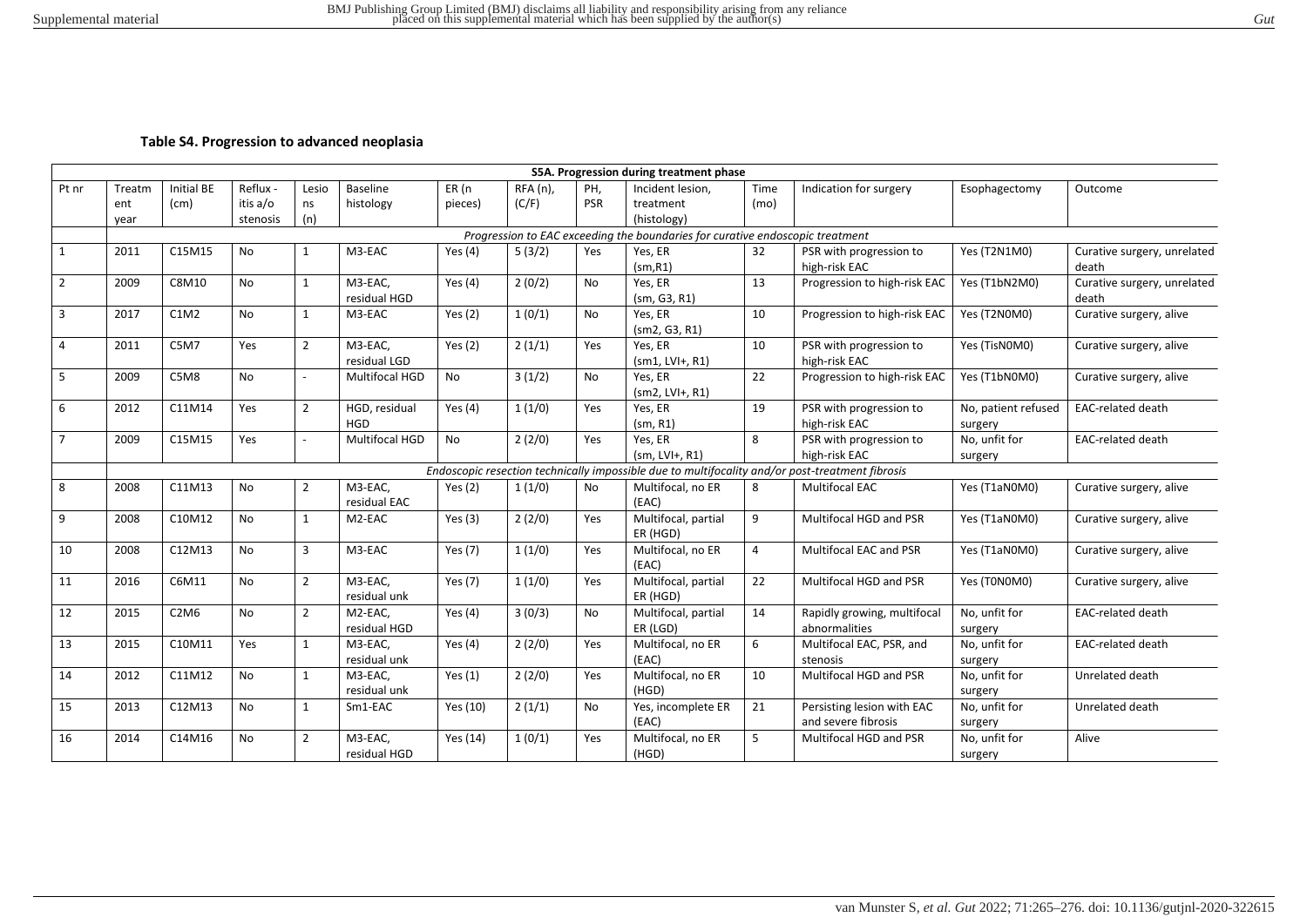| $\overline{\phantom{a}}$ | 2010 | C11M13 | No | M2-EAC,           | Yes $(3)$ | 1(1/0) | Yes | partial<br>Multifocal | $\ddot{\phantom{1}}$<br>I EAC and PSR<br>'Itifoca<br><b>IVIU</b> | No, unfit for | Alive |
|--------------------------|------|--------|----|-------------------|-----------|--------|-----|-----------------------|------------------------------------------------------------------|---------------|-------|
|                          |      |        |    | .<br>residual unk |           |        |     | ER (EAC)              |                                                                  | surgery       |       |

|                         |        |                               |                |        |                          |           |            |            |                  | S5B. Progression during follow-up |               |                                                  |                                            |                                                                      |
|-------------------------|--------|-------------------------------|----------------|--------|--------------------------|-----------|------------|------------|------------------|-----------------------------------|---------------|--------------------------------------------------|--------------------------------------------|----------------------------------------------------------------------|
| Patie                   | Trear  | Initial BE                    | Reflux -       | Lesion | Baseline                 | ER (n     | $RFA(n)$ , | PH.        | Incident lesion, | Touch-up                          | FU duration   | Type of progression                              | Esophagectomy                              | Final outcome                                                        |
| nt                      | tmer   | (cm)                          | itis a/o       | s(n)   | histology                | pieces)   | (C/F)      | <b>PSR</b> | treatment        |                                   | before        |                                                  |                                            |                                                                      |
|                         | t year |                               | stenosis       |        |                          |           |            |            | (histology)      |                                   | progression   |                                                  |                                            |                                                                      |
|                         | 2010   | C12M13                        | Yes            |        | M3-EAC                   | Yes $(2)$ | 3(1/2)     | <b>No</b>  | No.              | 1 APC                             | 30mo, 2 endo  | Metastasized EAC, no<br>intra-luminal recurrence | No, metastasized at<br>moment of detection | <b>EAC-related death</b>                                             |
| $\overline{2}$          | 2008   | C8M10                         | Yes            |        | M3-EAC                   | Yes $(2)$ | 2(2/0)     | Yes        | No               | Multiple<br>APC                   | 24 mo, 2 endo | Recurrent lesion and ER<br>(sm1, G3, R1)         | Yes (TxN0M0),                              | +8 years recurrent EAC<br>in gastric tube,<br>chemoradiation. Alive. |
| $\overline{\mathbf{3}}$ | 2009   | C <sub>3</sub> M <sub>5</sub> | N <sub>o</sub> |        | M3-EAC                   | Yes $(2)$ | 4(1/3)     | <b>No</b>  | No               |                                   | 12 mo. 2 endo | Recurrent lesion and ER<br>$(sm2, G3, LVH+, R1)$ | Yes (TxN1M0)                               | +1.5 years M1, EAC-<br>related death.                                |
| $\overline{4}$          | 2011   | C8M8                          | No             |        | Multifocal<br><b>HGD</b> | <b>No</b> | 3(1/2)     | <b>No</b>  | No               |                                   | 30 mo, 2 endo | Recurrent lesion and ER<br>$(sm2, G3, LVI+, R0)$ | Yes (T1bN2M0).                             | +3 months M1, EAC-<br>related death                                  |
| - 5                     | 2016   | C10M11                        | Yes            |        | Multifocal<br><b>HGD</b> | <b>No</b> | 2(1/1)     | Yes        | Yes, ER (m2-EAC) | 1 APC                             | 12 mo, 1 endo | Recurrent lesion and<br>ER/RFA (sm2, R1)         | Yes (T1bN1M0)                              | Curative surgery, alive                                              |

Abbreviations: APC - argon plasma coagulation; BE - Barrett's esophagus; C-RFA - circumferential RFA; EAC - esophageal adenocarcinoma; endo - endoscopies; ER endoscopic resection; F-RFA - focal RFA; FU - follow-up; G3 - poor differentiation; GEJ - gastroesophageal junction; HGD - high-grade dysplasia; IQR - interquartile range; LGD - low-grade dysplasia; LVI - lymphovascular invasion; mo - months; PH - poor healing; PSR - poor squamous regeneration; R1 - irradical resection; SD - standard *deviation*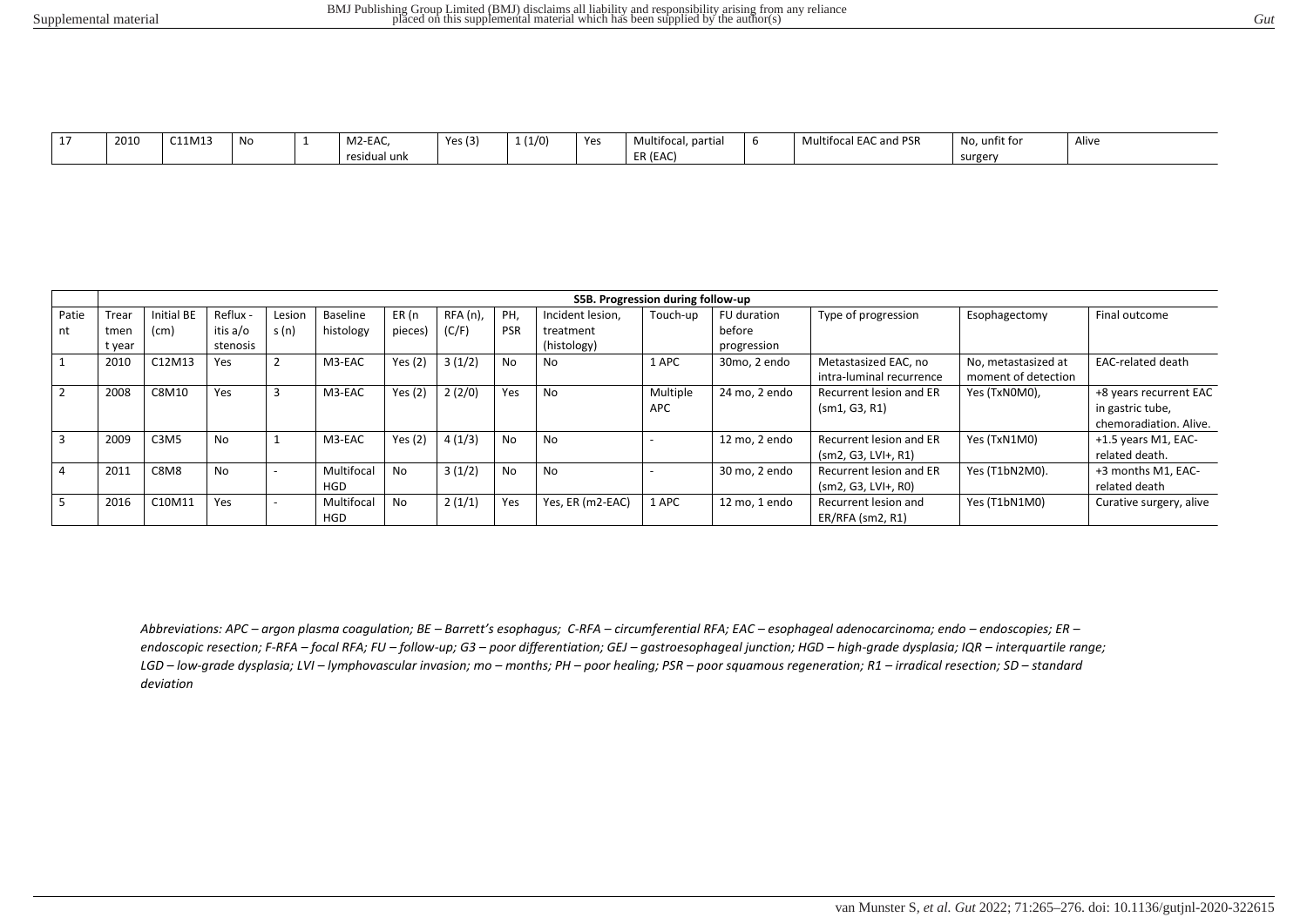## **Table S5. Risk factors for esophageal stenosis**

|                                                                   | No stenosis | <b>Stenosis</b> | P-value |
|-------------------------------------------------------------------|-------------|-----------------|---------|
|                                                                   | $N = 1176$  | $N = 210$       |         |
| Circumferential extent of BE, cm, median (p25-p75)                | $2(0-5)$    | $3(1-7)$        | < 0.01  |
| Maximum extent of BE, cm, median (p25-p75)                        | $5(3-7)$    | $6(4-9)$        | < 0.01  |
| Reflux esophagitis at baseline, n (%)                             | 40(3)       | 9(4)            | 0.52    |
| Prior ER, n (%)                                                   | 705 (60)    | 165 (79)        | < 0.01  |
| Length of prior ER, mm, median (p25-p75) <sup>1</sup>             | $20(15-26)$ | 25 (20-40)      | < 0.01  |
| Circumferential extent of prior ER, cm, median (p25-              | 30 (25-50)  | 37 (24-50)      | < 0.01  |
| $p75)^2$                                                          |             |                 |         |
| Total number of ER specimen, n, median ( $p25-p75$ ) <sup>3</sup> | $2(1-3)$    | $3(2-5)$        | < 0.01  |

1: 88 were missing

2: 323 were missing

3: 5 were missing

Abbreviations: BE – Barrett's esophagus; ER – endoscopic resection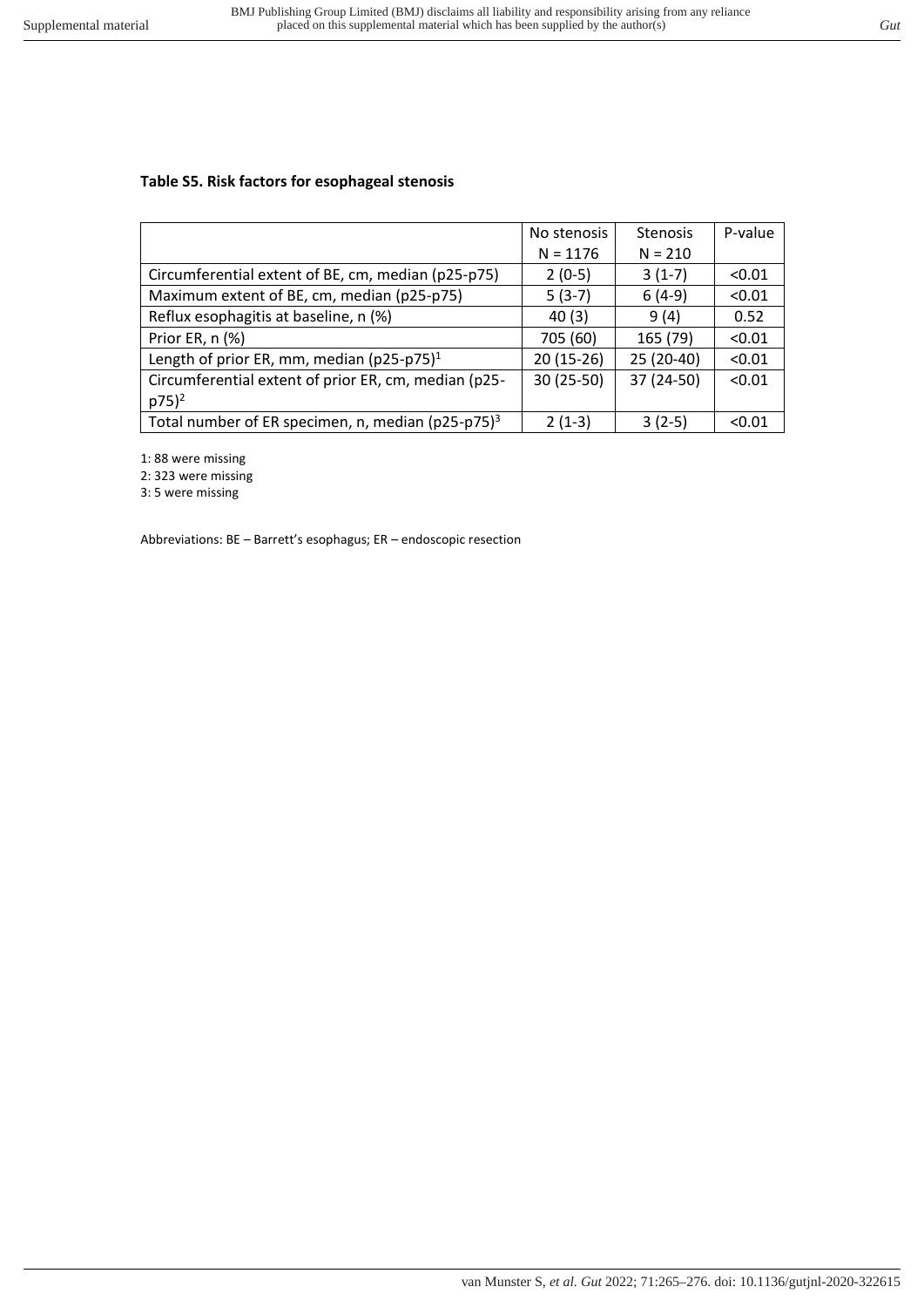#### **Table S6. Recurrent NDBE**

|                 |                                             | <b>BE</b> tongues<br>$N = 27$ | <b>BE</b> islands<br>$N = 84$ |
|-----------------|---------------------------------------------|-------------------------------|-------------------------------|
|                 | Duration after treatment, mo, median (IQR)  | 33 (24-48)                    | $15(11-24)$                   |
| FU before       | N endoscopies after treatment, median (IQR) | $3(2-3)$                      | $2(1-2)$                      |
| <b>NDBE</b>     | Patients with IM in cardia before recurrent | 3(11)                         | 4(5)                          |
|                 | NDBE, n (%)                                 |                               |                               |
| Recurrent       | Extent of BE, median (IQR)                  | COM2 (0-1; 2-3)               | Diminutive islands            |
| <b>NDBE</b>     |                                             |                               |                               |
|                 | Treatment, n (%)                            | 5 (19); all RFA               | 65 (77); all APC              |
|                 | Surveillance, n (%)                         | 22 (81)                       | 19 (23)                       |
| <b>Outcomes</b> | Duration of surveillance, median (IQR)      | $20(10-30)$                   | 24 (18-30)                    |
| after NDBE      | Progression to LGD, n (%)                   | 1(5)                          | 0                             |
|                 | Progression to HGD/EAC, n (%)               | 0                             | 0                             |

*Abbreviations: BE – Barrett's esophagus; EAC – esophageal adenocarcinoma; FU – follow-up; HGD – high-grade dysplasia; IM – intestinal metaplasia; IQR – interquartile range; LGD – low-grade dysplasia; mo – months; NDBE – non-dysplastic Barrett's esophagus*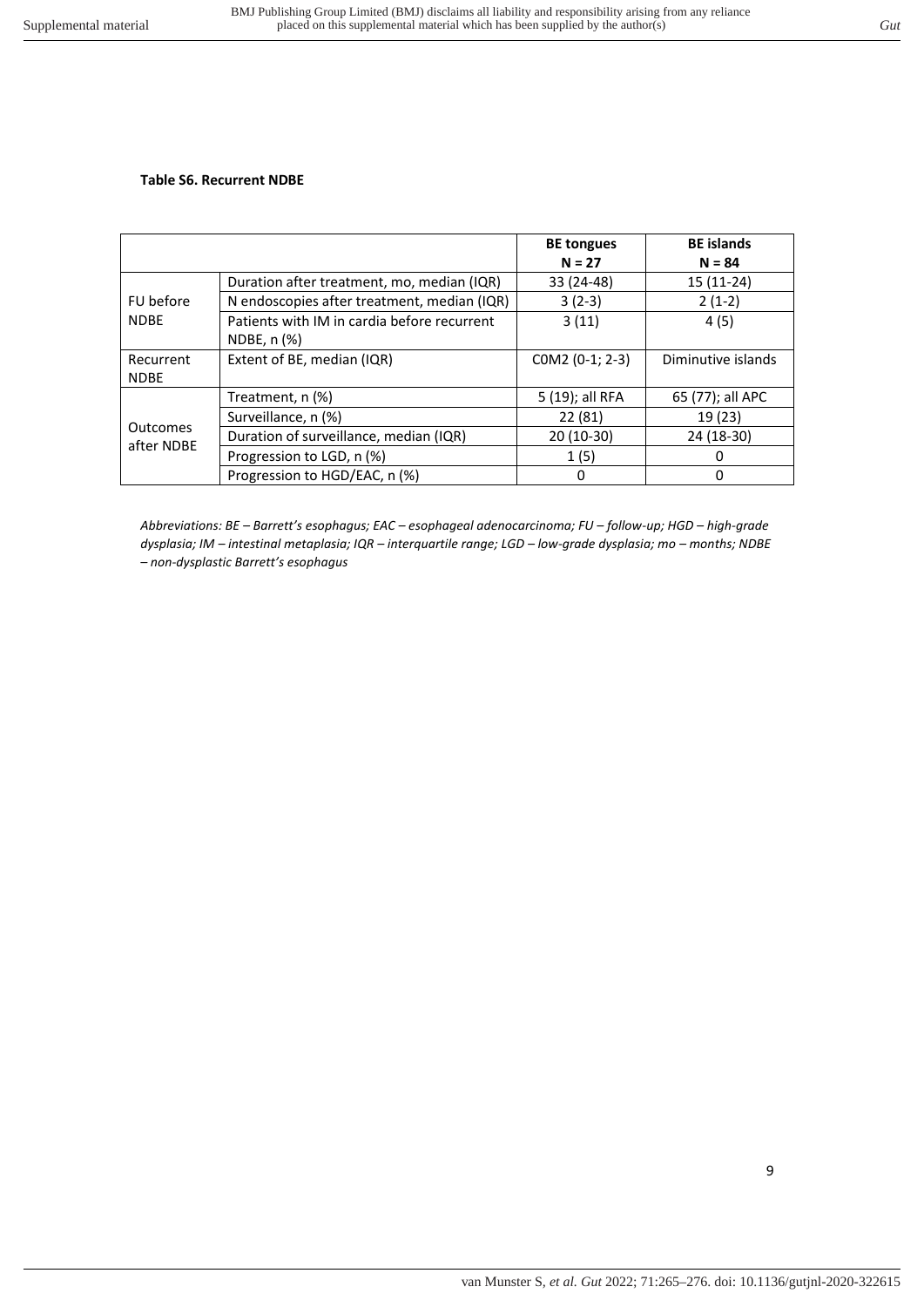## **Table S7. Yield of frequent FU in the first year of FU**

|                                              | <b>Frequent FU</b><br>$(t=0,3,6,9,12mo)$<br>$N = 393$ | <b>Annual FU</b><br>(t=0, 12mo)<br>$N = 486$ | P-value |  |  |  |  |
|----------------------------------------------|-------------------------------------------------------|----------------------------------------------|---------|--|--|--|--|
| S6.A Recurrence in the first 30 months of FU |                                                       |                                              |         |  |  |  |  |
| FU duration, mo, median (IQR)                | 30 (30-30)                                            | 30 (29-30)                                   | 0.31    |  |  |  |  |
| Endoscopies, n, median (IQR)                 | $6(4-7)$                                              | $3(2-4)$                                     | 0.01    |  |  |  |  |
| Recurrence, n (%)                            | 11(2.8)                                               | 7(1.4)                                       | 0.15    |  |  |  |  |
| LGD in GEJ                                   | 3(0.8)                                                | 1(0.2)                                       | 0.75    |  |  |  |  |
| Early BE neoplasia                           | 6(1.5)                                                | 5(1.0)                                       |         |  |  |  |  |
| <b>Advanced EAC</b>                          | 2(0.5)                                                | 1(0.2)                                       |         |  |  |  |  |
| Annual risk, % [95% CI]                      | $0.11$ [0.06-0.19]                                    | $0.05$ [0.02-0.11]                           | 0.15    |  |  |  |  |
| HR recurrence* [95% CI]                      | 1.57 [0.59-4.14]                                      | Ref                                          | 0.37    |  |  |  |  |
|                                              | S6.B Progression during entire FU                     |                                              |         |  |  |  |  |
| Advanced neoplasia, n (%)                    | 3(0.7)                                                | 2(0.4)                                       | 0.40    |  |  |  |  |
| Annual risk, % [95% CI]                      | $0.01$ [0-0.03]                                       | $0.01$ [0-0.04]                              | 0.65    |  |  |  |  |
| HR progression* [95% CI]                     | 0.79 [0.11-5.84]                                      | Ref                                          | 0.82    |  |  |  |  |

*\*Ratio for 3-monthly endoscopies versus annual endoscopies, adjusted for age, gender, length of BE, worst pathology at baseline, reflux stenosis, incident lesion lesion* 

*Abbreviations: BE – Barrett's esophagus; CI – confidence interval; EAC – esophageal adenocarcinoma; FU – follow-up; HR – hazard ratio; IQR – interquartile range; LGD – low-grade dyplasia; mo - months*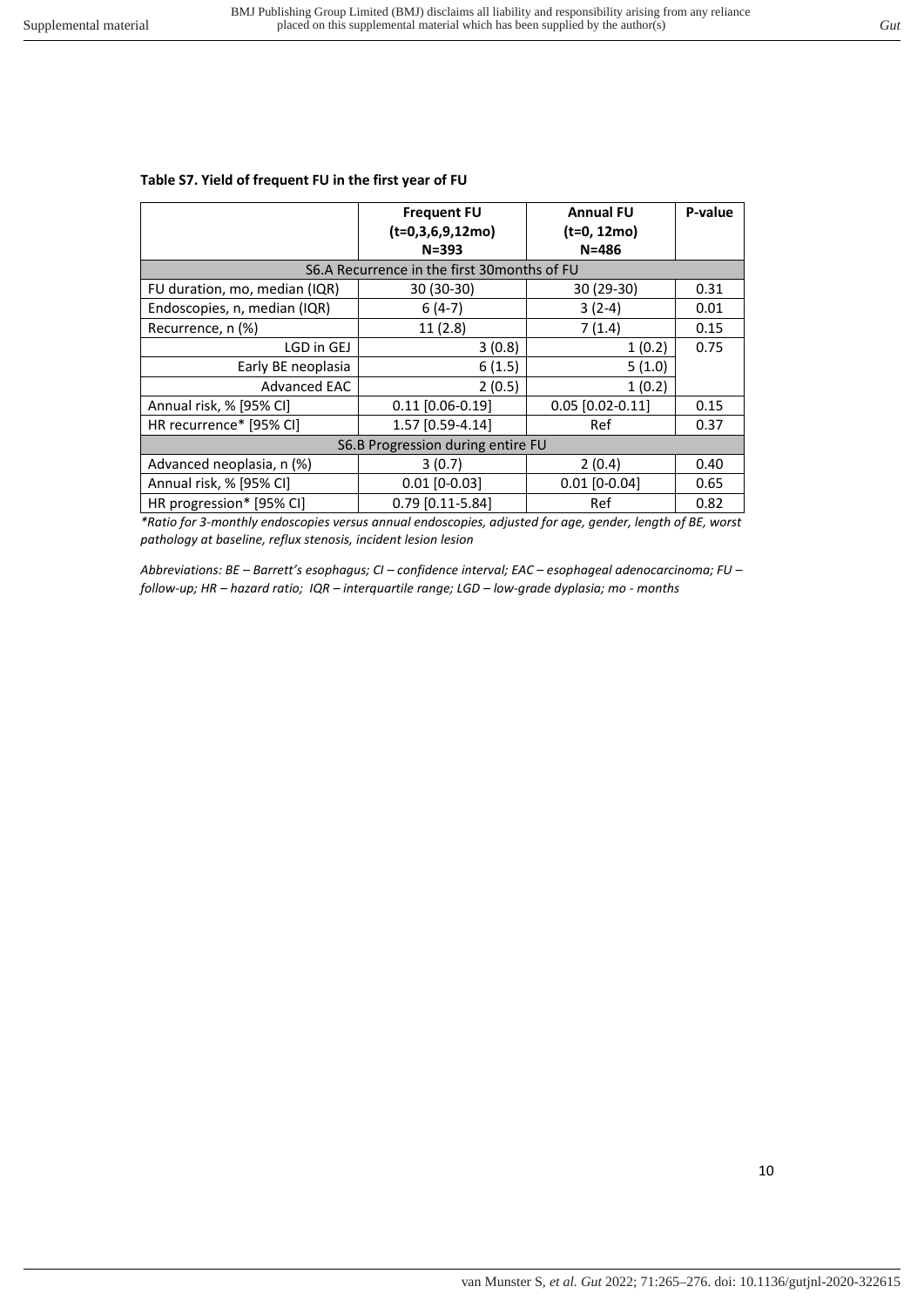## **Figure S1. Changes in outcomes over time**

#### **S1.A New patients per year**

*The proportion of patients treated for LGD significantly increased over time, with 14% of patients with LGD before 2013 and 36% thereafter (P 0.01; regression coefficient 2.44 [95% CI 0.82-4.07]).* 

## **S1.B Proportion of patients with ER per year**

*The proportion of ER for HGD patients significantly changed over time, with 47% of HGD patients undergoing ER before 2013 and 59% in the years thereafter (P0.01, regression coefficient 1.54 [95% CI 0.43-2.64]). The proportion for EAC and LGD patients did not differ significantly over time (regression coefficients , 0.01 [95% CI - 0.38-0.21] for EAC and 0.28 [95% CI -1.70-2.26] for LGD).* 

## **S1B. Treatment outcomes per year**

*The proportion of patients with complete eradication of BE did not change over time; 5.2% of patients had successful treatment before 2013 and 6.0% thereafter (P 0.42; regression coefficient 0.01 [95%CI -0.53-0.55]).*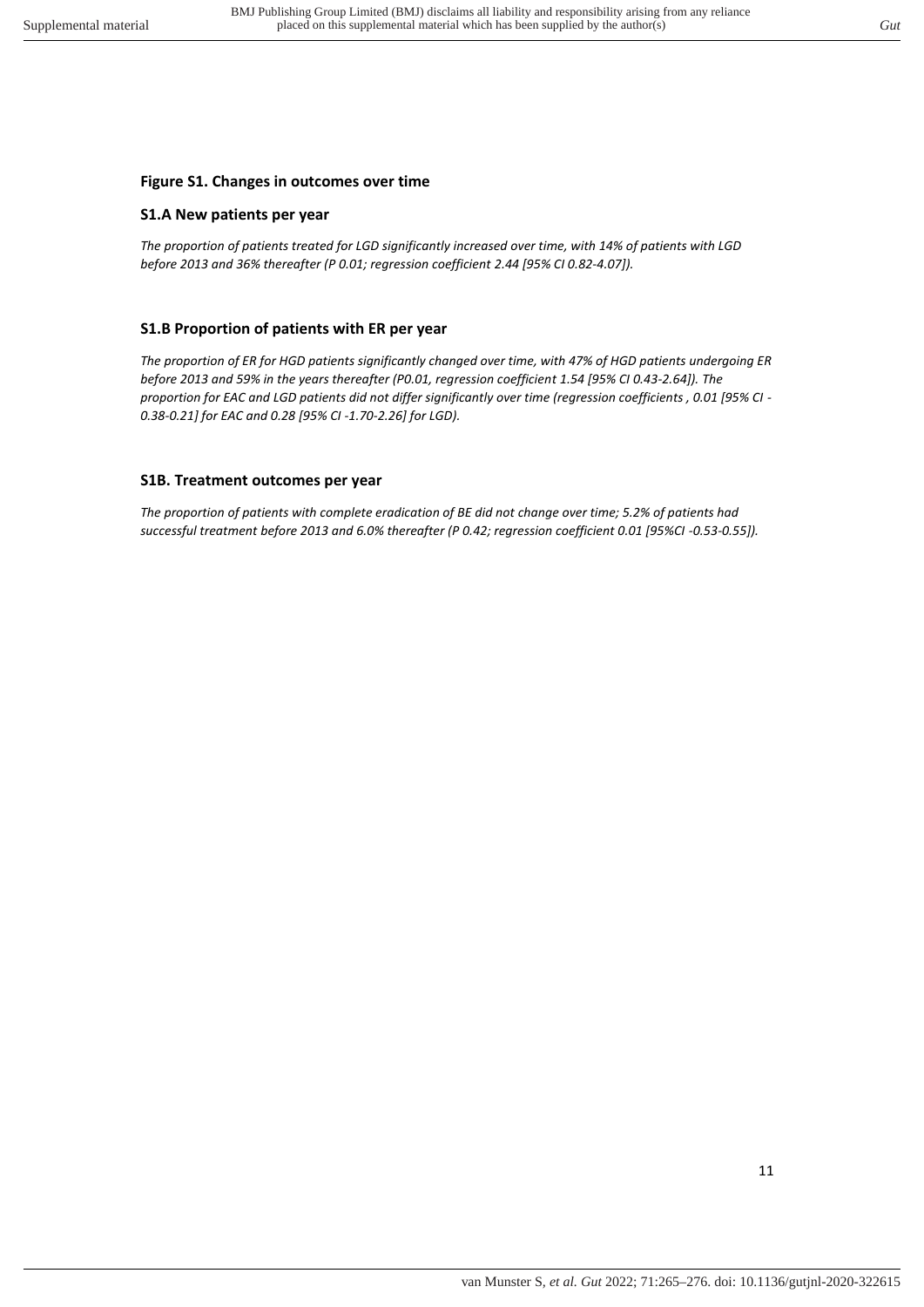#### **Figure S2. Three types of recurrences during FU**

Recurrences were categorized into three grades; (1) recurrent LGD in a normal appearing cardia; (2) recurrent early neoplasia with curative endoscopic treatment; (3) advanced neoplasia that exceeded boundaries for curative endoscopic re-treatment.

#### 2.1 Recurrent LGD in GEJ

*A+B) Initial C12M12 with flat HGD; C+D) CE-BE was achieved after 1 C-RFA; 2 F-RFA and touch-up APC for small remaining BE islands and biopsies from just below the cardia showed absence of IM; E) 2 years after CE-BE was established no endoscopic abnormalities were found, but biopsies from just below the cardia showed LGD. This was reproduced at the first follow-up 6 months later but not during further FU.* 

#### 2.2 Recurrent early BE neoplasia

*A+B) Initial BE C8M9 with a visible lesion at the 4 o'clock position that contained a well-differentiated mucosal cancer; C) after ER, 1 C-RFA and 2 F-RFA, patients achieved CE-BE and biopsies from the cardia confirmed absence of IM; D+E) 2 years after CE-BE, a small recurrent BE lesion was detected at the 6 o'clock position; and (F+G) ER was performed for a welldifferentiated mucosal EAC; (H) CE-BE was re-achieved and sustained afterwards.* 

#### 2.3 Progression

A) Initial C6M10 BE with a visible lesion at 3 o'clock; B) EMR was performed for mucosal, well-differentiated EAC, C) followed *by circumferential RFA, 2 Focal RFA and touch-up APC for remaining small BE islands. D) CE-BE was achieved. E) 3 years after CE-BE, a recurrent BE lesion was detected at the 7 o'clock position. F+G) ER was performed for sm1-EAC with poor differentiation and positive deep resection margins. Patient was referred for esophagectomy (TxN0M0). Eight years later, recurrent EAC with lymph node metastasis had developed in the gastric tube, for which chemoradiation therapy was performed. Final outcome is pending.*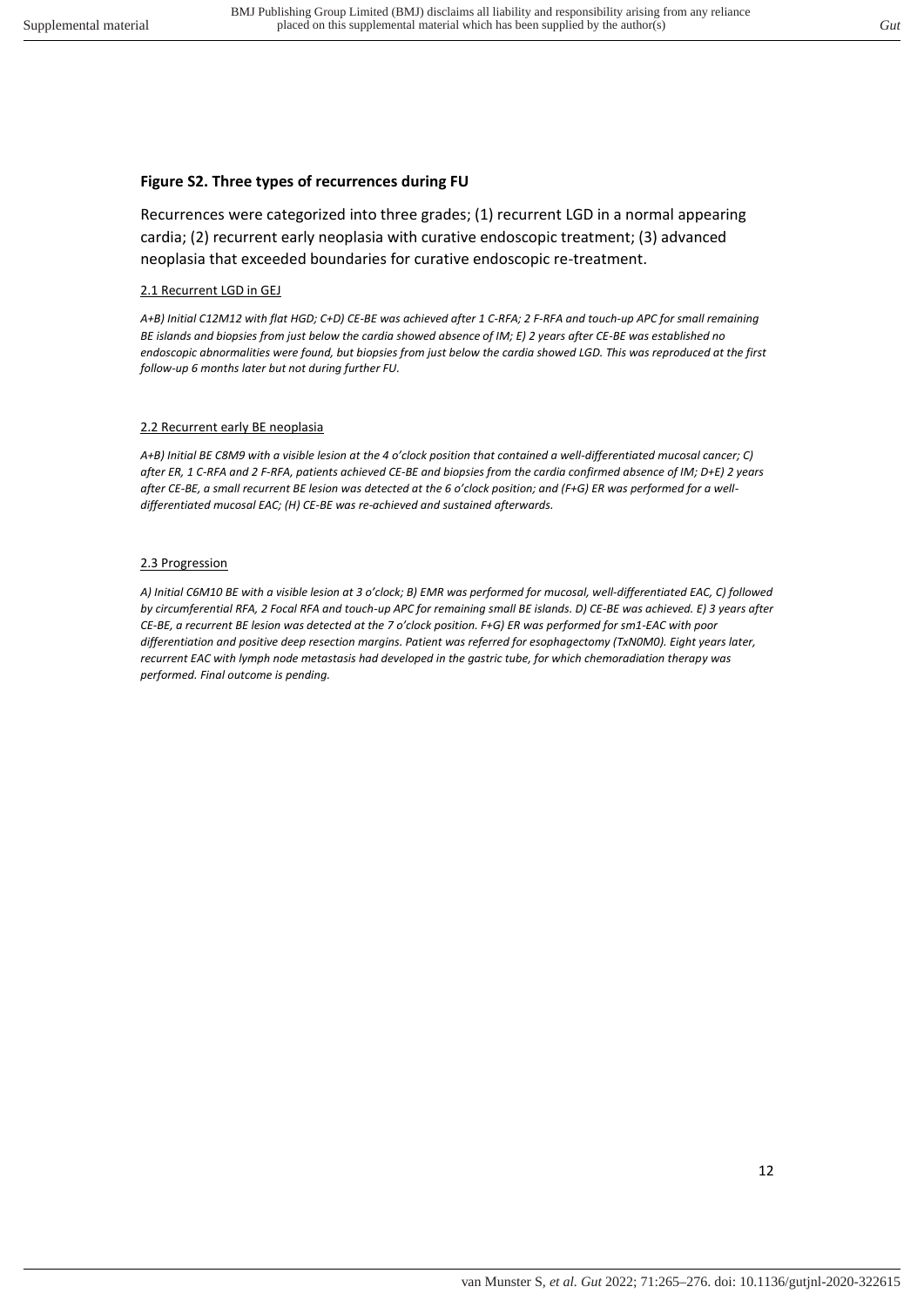#### **Figure S3. Timing and location of recurrences**

| $-1$<br>(mo) | U    | $\sim$<br>ᅩ | $\sim$<br>24 | 36  | 48  | 60  | $\overline{\phantom{a}}$<br>- | 84  | 96 | 108                |
|--------------|------|-------------|--------------|-----|-----|-----|-------------------------------|-----|----|--------------------|
| N            | 1154 | 977         | 611          | 455 | 349 | 317 | 216                           | 148 | 67 | $\mathbf{a}$<br>33 |

*Timing, location and size of dysplastic BE recurrences according to the initial BE length. The x-axis represents follow-up in months after the last treatment; the y-axis represents the length of the esophagus in cm with 0 being the gastro-esophageal junction. The size in the graph represents the actual size of the recurrence.* 

#### **Figure S4. Timing of recurrent non-dysplastic BE tongues and BE islands**

| -0   | $\sim$<br>ᅩᄼ | 24  | 36  | 48  | 60  | --<br>ے ، | 84  | 96 |
|------|--------------|-----|-----|-----|-----|-----------|-----|----|
| 1154 | 977          | 611 | 455 | 349 | 317 | 216       | 148 | 67 |

*Kaplan Meier curves for recurrent BE tongues and recurrent BE islands. Recurrent BE tongues were detected after median 38 months and BE islands after median 15 months (P 0.02). The annual risk for BE tongues was 0.4% [95% CI 0.2-0.8] in the first 2 years and 1.0% [95% CI 0.7-1.5] thereafter. BE islands had an annual risk of 3.1% [2.4-4.0] in year 1-2 and 0.8% [0.5-1.3] in the years thereafter* 

#### **Figure S5. Recurrent non-dysplastic BE tongues and islands**

#### 5.1 Recurrent NDBE

*A+B+C) Initial BE was C13M17 and ER was performed for a lesion containing HGD, followed by 1 Circumferential and 2 Focal RFA. D+E) CE-BE was achieved and biopsies from just below the cardia confirmed absence of intestinal metaplasia. F+G) 4 years after CE-BE was established, recurrent C0M2 BE tongue was found and biopsies showed intestinal metaplasia but no dysplasia. No progression occurred during 2 years follow-up.*

#### 5.2 Tiny islands

*Several examples of tiny BE islands that were found during FU.*